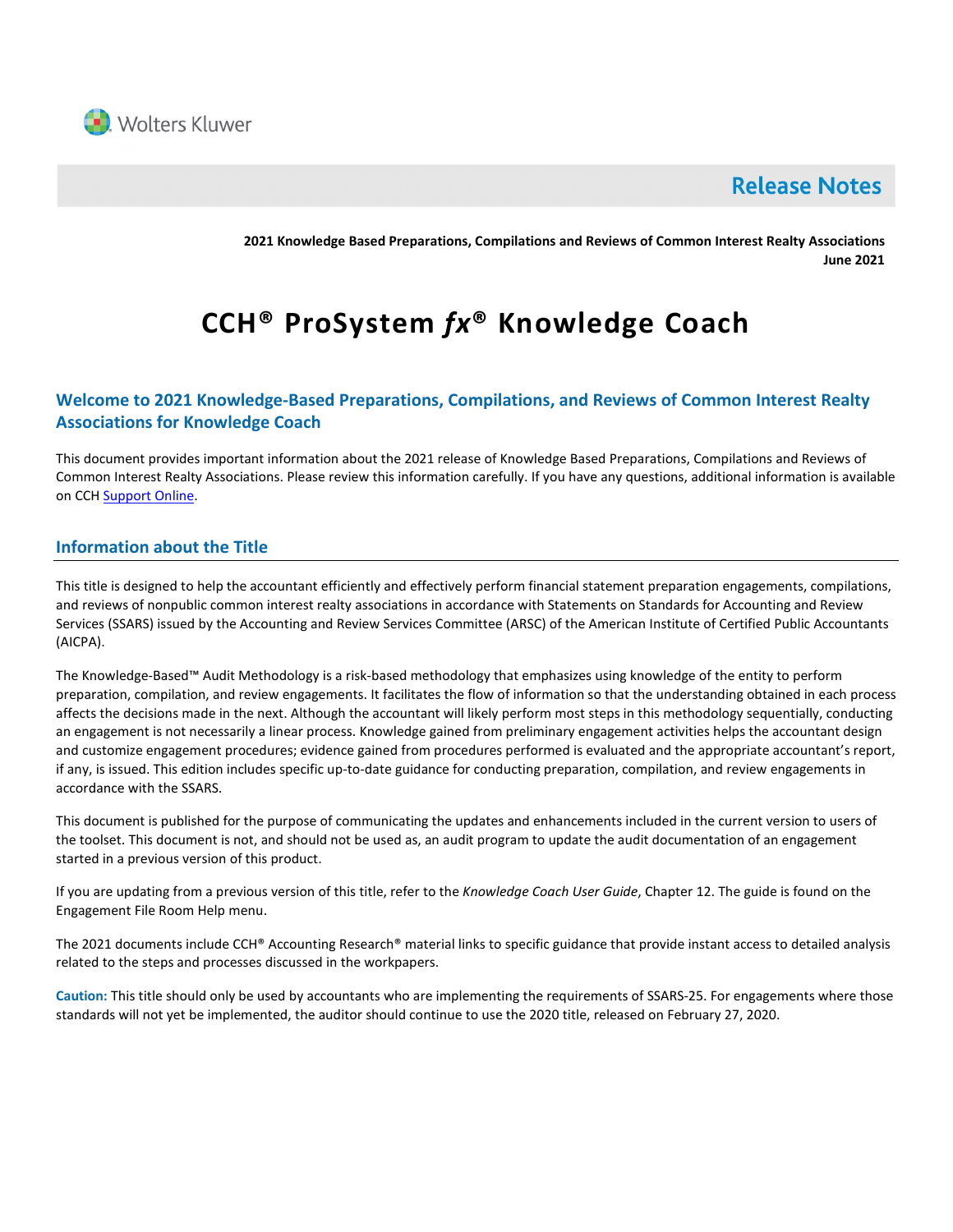### **New in this Release**

#### **CCH® ProSystem** *fx***® Engagement 2019 Compatibility**

This title can be installed on Engagement v2019 by first installing the Engagement v2019.2.6 Update. The latest update can be downloaded via CCH Software Delivery Manager. This update allows you to use the 2021 content without installing Engagement v2020 until your firm plans to update.

#### **KBCR-901 Financial Statement Disclosure Checklist**

If you are not an early adopter, you still must install this title to obtain the updated KBCR-901 Financial Statement Disclosure Checklist. The disclosure checklist is an independent workpaper and can be added to a binder without updating the other content for the new standards.

After installing, there are two options for inserting the updated disclosure checklist into a binder:

**Note:** Each of these options requires a staff member or group to have the "Insert Workpapers from Unreleased Titles" right, which can be assigned in the ADMIN module. The staff with this right are noted as "select staff members" in the options below.

- Select staff members can insert the updated checklist and delete the existing checklist from the binder. The new checklist will not include any prior responses. However, the user can refer to the checklist in the prior year binder and copy/paste any relevant information.
- Select staff members can use the Update Knowledge Coach Content feature to update to the 2021 checklist. To do this, first check in all workpapers except KBCR-901 Financial Statement Disclosures Checklists to avoid accidentally updating other workpapers. Then, right-click on KBCR-901 in the binder and select **Update Knowledge Coach Content > Update Selected Knowledge Coach Workpapers** to update only the disclosure checklist to the 2021 version. This option retains responses from the prior year other than the tailoring questions (table of contents).

**Note**: If other forms are accidently updated, the changes cannot be undone.

• Select staff members can create a binder template with just the updated disclosure checklist. Then, other staff members can copy and paste the disclosure checklist from the template into the client engagement binders. The new checklist will not include any of the prior responses. However, the user can refer to the checklist in the prior year binder and copy/paste any relevant information.

## **2021 Edition of Knowledge-Based Preparations, Compilations and Reviews of Common Interest Realty Associations**

This edition features numerous enhancements, including:

- Adding three new tailoring questions in REV-100 for the Review title
- Adding and modifying procedure steps, practice points, and reports for SSARS-25

[Click here](http://support.cch.com/updates/KnowledgeCoach/pdf/guides_tab/2021%20CIRA%20PCR%20Title%20Overview%20for%20Knowledge%20Coach%20Users.pdf) for the 2021 Preparations, Compilations and Reviews of Common Interest Realty Associations Title Overview for Knowledge Coach Users.

In addition, forms and practice aids throughout have been updated to include new examples and tips, and where applicable, to take into account new literature, standards, and developments reflected in the following current accounting guidance:

- Statement on Standards for Accounting and Review Services No. 25 (SSARS-25), Materiality in a Review of Financial Statements and Adverse Conclusions - 2020)
- AICPA Guide Preparation, Compilation and Review Engagements
- The revised AICPA Code of Professional Conduct (Code), including ET Section 1.295, Nonattest Services
- AICPA Statement on Quality Control Standards No. 8 (QC Section 10), A Firm's System of Quality Control (Redrafted)
- AICPA Audit Risk Alert Developments in Preparation, Compilation, and Review Engagements 2017/18
- FASB Accounting Standards Codification™ as of June 30, 2020, through Accounting Standards Update No. 2021-03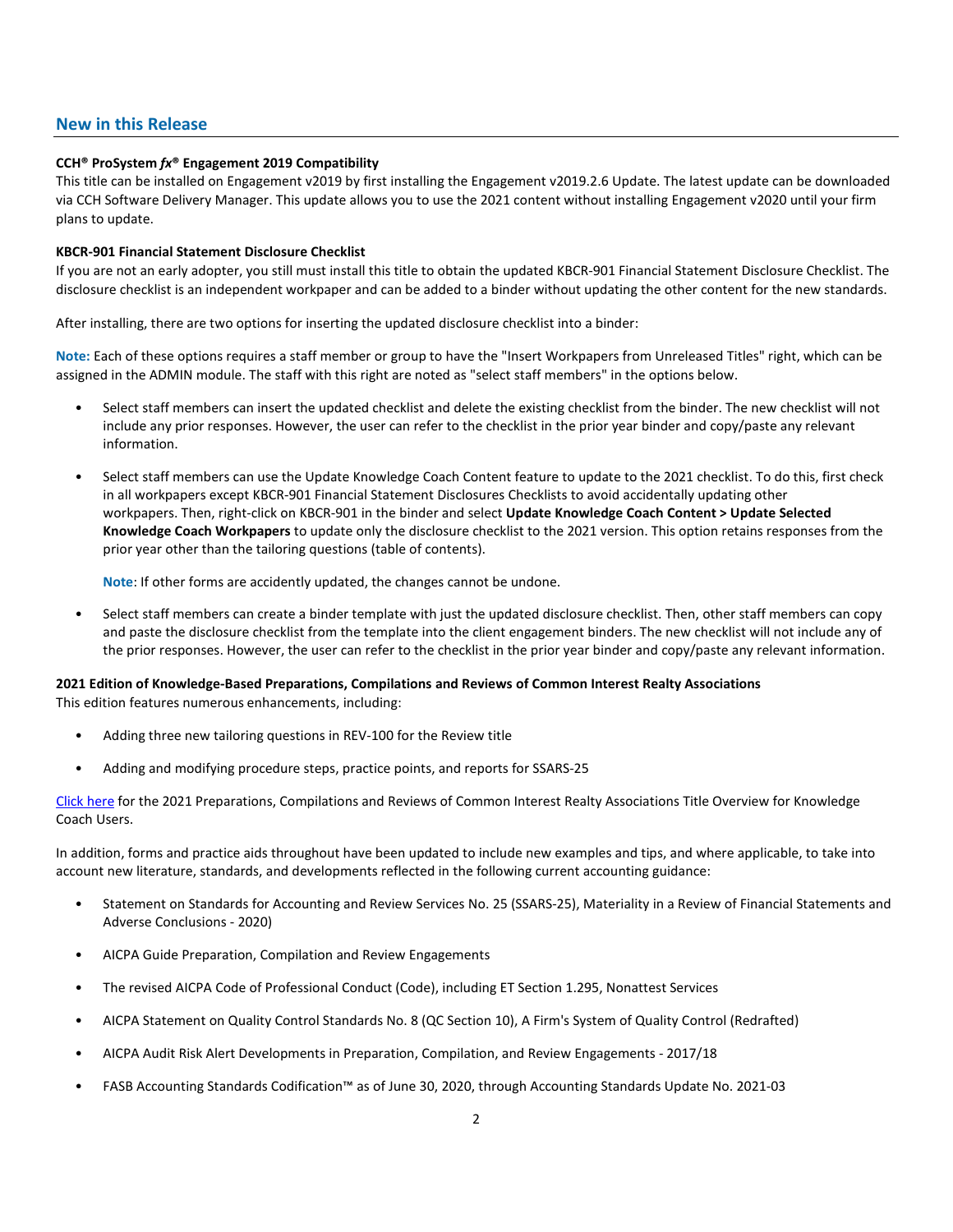#### **Best Practices**

- Save changes to workpapers before closing the workpaper or the binder to ensure data is correctly updated.
- If Microsoft® Word crashes when using Knowledge Coach, before closing the binder, use the **Save Knowledge Coach Answers** option in the binder view under the Tools menu. This saves all data in the tables.
- You can view other Knowledge Coach best practices on ou[r Web](https://support.cch.com/kb/solution/000034942/sw34947) site.

#### **License Requirements**

This title requires the Knowledge-Based Common Interest Realty Associations Preparation, Compiltion and Reviews license. Users who do not have a license for this title cannot use Knowledge Coach functionality in workpapers.

For information on updating your licensing, see [How do I add or update CCH ProSystem](https://support.cch.com/kb/solution.aspx/sw3937) fx Engagement Licenses? on our Support Web site.

For more information on assigning licenses, see [How do I assign Engagement Licenses?](https://support.cch.com/kb/solution.aspx/sw3943) on our Support Web site.

## **Download and Installation Instructions**

See How do I add a new CCH ProSystem *fx* [Knowledge Coach title to CCH ProSystem](https://support.cch.com/kb/solution/000033707/sw30271) *fx* Engagement? for instructions on installing a new Knowledge Coach title.

#### **Notes:**

- You must install the 2020 Financial Statement Base title before installing this title.
- This title can be installed on Engagement v2019 by installing the v2019.2.6 or later update, which is available on Software Delivery Manager.
- On occasion, the content package file (KCP) downloads with the extension changed to ZIP. If this occurs, change the extension of the downloaded file to KCP, using all capital letters.

We also have a utility to help you install and release your titles. See [How do I use the CCH ProSystem](https://support.cch.com/kb/solution/000096965/000096965) fx Knowledge Coach Title Install [Utility?](https://support.cch.com/kb/solution/000096965/000096965) for more information.

## **Using Your Knowledge Coach Content with CCH® Accounting Research Manager®**

CCH Accounting Research Manager (ARM) is the most comprehensive, up-to-date and objective online database of financial reporting literature. It includes all authoritative and proposed accounting, and SEC literature, plus independent, expert-written interpretive guidance.

Available on ARM, the Knowledge-Based Preparations, Compilations and Reviews of Common Interest Realty Associations Guide helps you comply with the most recent professional standards and guidance for the conduct of preparations, compilations and reviews. It integrates practice aids, tools, and other resources with its guidance. This publication supplements and complements the knowledge-based documents that are available in Knowledge Coach.

If you subscribe to an ARM library that includes Preparations, Compilations, and Reviews of Common Interest Realty Associations content, you can link directly to source material from Resources within Knowledge Coach documents. These links have been updated to refer to the accounting standards under the FASB Accounting Standards Codifications. Also, if you subscribe to the Knowledge-Based Preparations, Compilations, and Reviews of Common Interest Realty Associations Guide on ARM, you can take advantage of references to the guide material from within the Knowledge Coach documents.